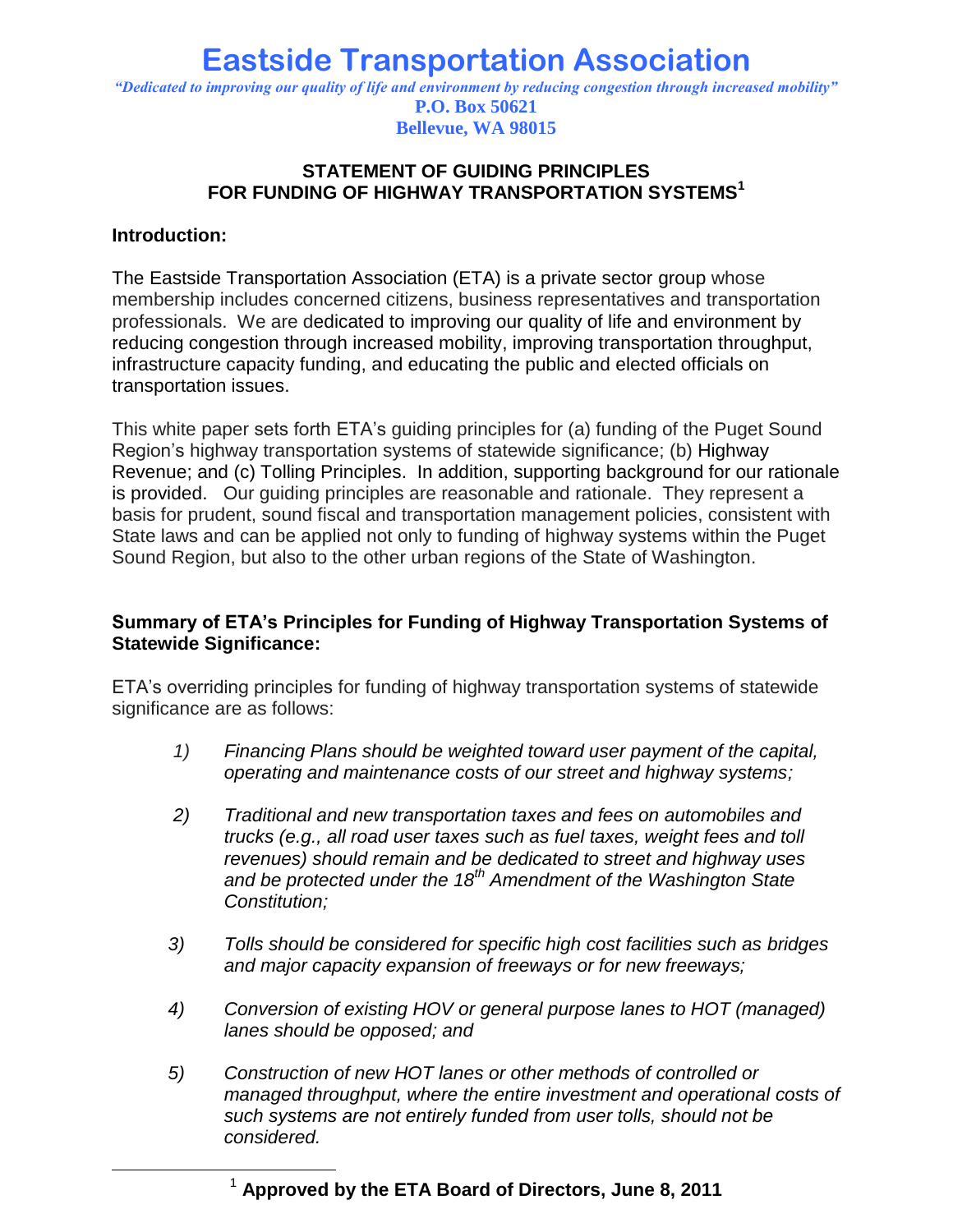Eastside Transportation Association Adopted Principles Page 2 of 7

### **ETA's Highway Revenue Principles:**

ETA's principles for highway revenue generation are as follows:

*1. ETA honors the time tested principle that user fees (fuel tax, weight fees and other fees) are a fair way to pay for highway facilities.* 

They are paid proportionally by those who utilize the facility, and in addition, their cost can be passed through to a very wide tax base ---- to consumers of goods and services ----through the pricing of goods and services. In this fashion, everyone who benefits from the business use of roads helps pay for roads with dedicated funds. The motor fuel tax has been and remains the principal source of revenue for highway construction, operations and maintenance. It should remain that way for at least two decades, and beyond.

*2. ETA supports the dedicated motor fuel tax as the principle source of revenue for the foreseeable future.* 

Motor fuel tax (the gas tax, including diesel fuel) is historically reliable, providing stable to increasing protected revenues. Motor fuel tax is assessed over a wide tax base, making the tax affordable and acceptable. In addition, motor fuel tax yields important efficiencies in tax collection (low cost collection at the refinery). Tax collection is almost invisible to the retail buyer (public) at the gas pump; it's convenient to pay and is quickly "out of sight, out of mind".

*3. Currently, the motor fuel tax is not indexed to inflation. It should be.* 

The motor fuel tax is the only major tax that does not grow with the economy. The revenue from the sales tax, business and occupation tax and property tax all grow with inflation. Inflation directly impacts the cost of highway construction, maintenance and operations. The pennies per gallon tax on motor fuel should be indexed to inflation.

- *4. Motor fuel tax can be increased, as the Nickel tax and TPA tax authorizations prove, to help fund the construction of additional general purpose highway lanes.*
- *5. The tax on gasoline and diesel fuel is a carbon tax.*

It encourages investment in fuel efficient cars, buses and trucks and helps reduce carbon emissions.

*6. Alternative fuels for road users (e.g., biofuels, electricity or natural gas) should be taxed and all such revenue should be deposited into the Motor Vehicle Fund as required by the 18th Amendment of the Washington State Constitution.*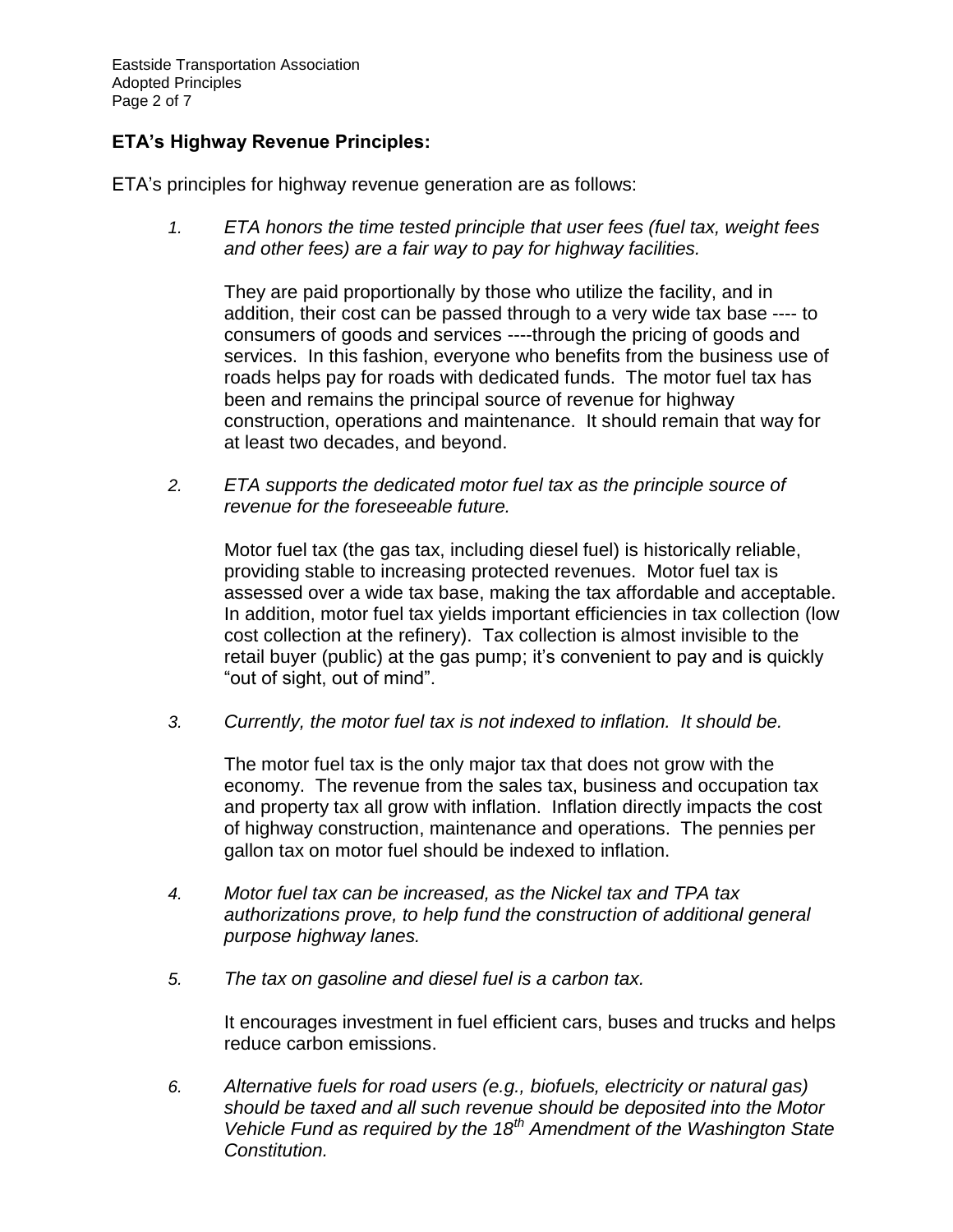It may make sense initially to tax alternative fuels at a lower rate to encourage migration to fuel sources with lower carbon emissions, but there is no reason why road users should be exempted from the user-pays basis of road funding.

- *7. Weight fees need to be adjusted periodically to reflect inflation.*
- *8. Tolls are a fair way for a user of a specific high cost highway facility (e.g., bridge, tunnel or freeway) to help pay for the new facility's construction, maintenance and operation. When used, tolls should follow ETA's Tolling Principles.*

However, tolls are inconvenient to pay; can be intrusive and difficult to collect; are expensive to collect; hardly out-of-sight and long in the mind; and are spread over a much smaller tax base which makes them less affordable and less acceptable except in the case of new high cost construction. Tolls discourage use and may encourage traffic diversion to alternative routes. Tolls should terminate once the bonds are paid for and a maintenance and operation fund has been established.

# **ETA's Tolling Principles:**

1. *Tolls should be honored as historical elements of "other state revenues" intended to be used for highway purposes" pursuant to the 18th Amendment of the Washington State Constitution*:

*"All fees collected by the State of Washington as license fees for motor vehicles and all excise taxes collected by the State of Washington on the sale, distribution or use of motor vehicle fuel and all other state revenue intended to be used for highway purposes, shall be paid into the state treasury and placed in a special fund to be used exclusively for highway purposes." (18th Amendment, Washington State Constitution)*

- *2. The Motor Vehicle Fund is the special fund established by the Legislature for funds "to be used exclusively for highway purposes", pursuant to the 18th Amendment.*
- 3. *Tolls are a protected tax, to be used for a specific use of a specific facility.* All tolls received for use of a bridge or highway facility should be placed in the dedicated Motor Vehicle Fund. The protected funds should be used to repay construction bonds, plus the maintenance and operations costs associated with the facility.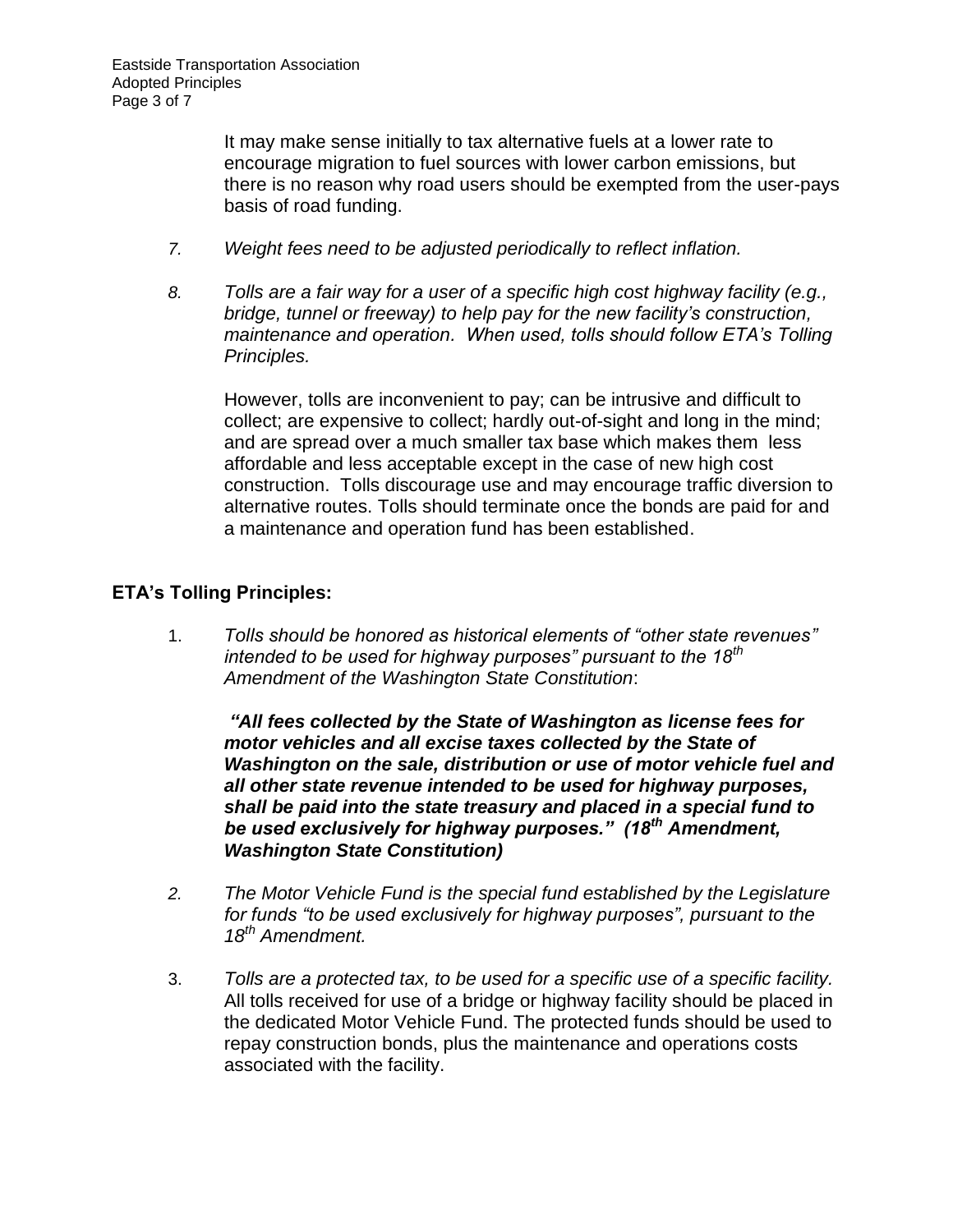- 4. *Tolls should have a sound economic basis.* Toll rates need to be fair and reasonable (i.e., need to reflect the actual costs of the construction, maintenance, operations and debt service requirements). Tolls should be set at a level that will balance revenues between paying off construction bonds and improving performance without creating a significant incentive for drivers to avoid using the facility.
- 5. *Tolls are opposed on existing facilities or where/if intended to manage or reduce travel demand*, especially on the Interstate Highway System and Highways of Statewide Significance, with an important exception: tolls may be imposed to reconstruct existing lanes if doing so is part of a corridor package that will improve capacity, increase throughput and reduce congestion for all users, including those in general-purpose lanes.
- 6. *HOV lanes* (carpool and transit lanes) *should not be converted to HOT lanes* (i.e., managed lanes with tolls for non-carpool vehicles). Local and national experience to date demonstrates that with HOT Lanes, general purpose lanes are degraded unless new capacity is provided. Revenue collections do not cover collection and operating costs, with no funding from tolls to recapture construction costs.
- 7. *General purpose lanes constructed or funded entirely or partially with gas tax revenue should not be converted to HOT lanes*. The 2003 Nickel gas tax and 2005 TPA gas tax legislation provided for specific project construction including general purpose lanes on I-405. Diversion of those funds from general purpose lanes to HOT lanes would violate the  $18<sup>th</sup>$ Amendment, legislative intent and the promise to the users.
- 8. If HOT Lanes are approved:
	- A. The funds collected for managed lanes should be placed in the dedicated motor vehicle fund and used within the designated HOT Lane corridor solely for highway construction and capacity purposes.
	- B. Congestion relief and safety performance metrics for the general purpose lanes and HOT lanes should be established to measure the effectiveness of the managed lanes in the corridor. Current legislative policy requires Level of Service (LOS) D freeway operations in urban areas and a 2+ carpool operation in HOV lanes (with a specific exception for SR 520). WSDOT policy is to provide a minimum 45 mph operating speed in the HOV lanes to provide reliable transit service.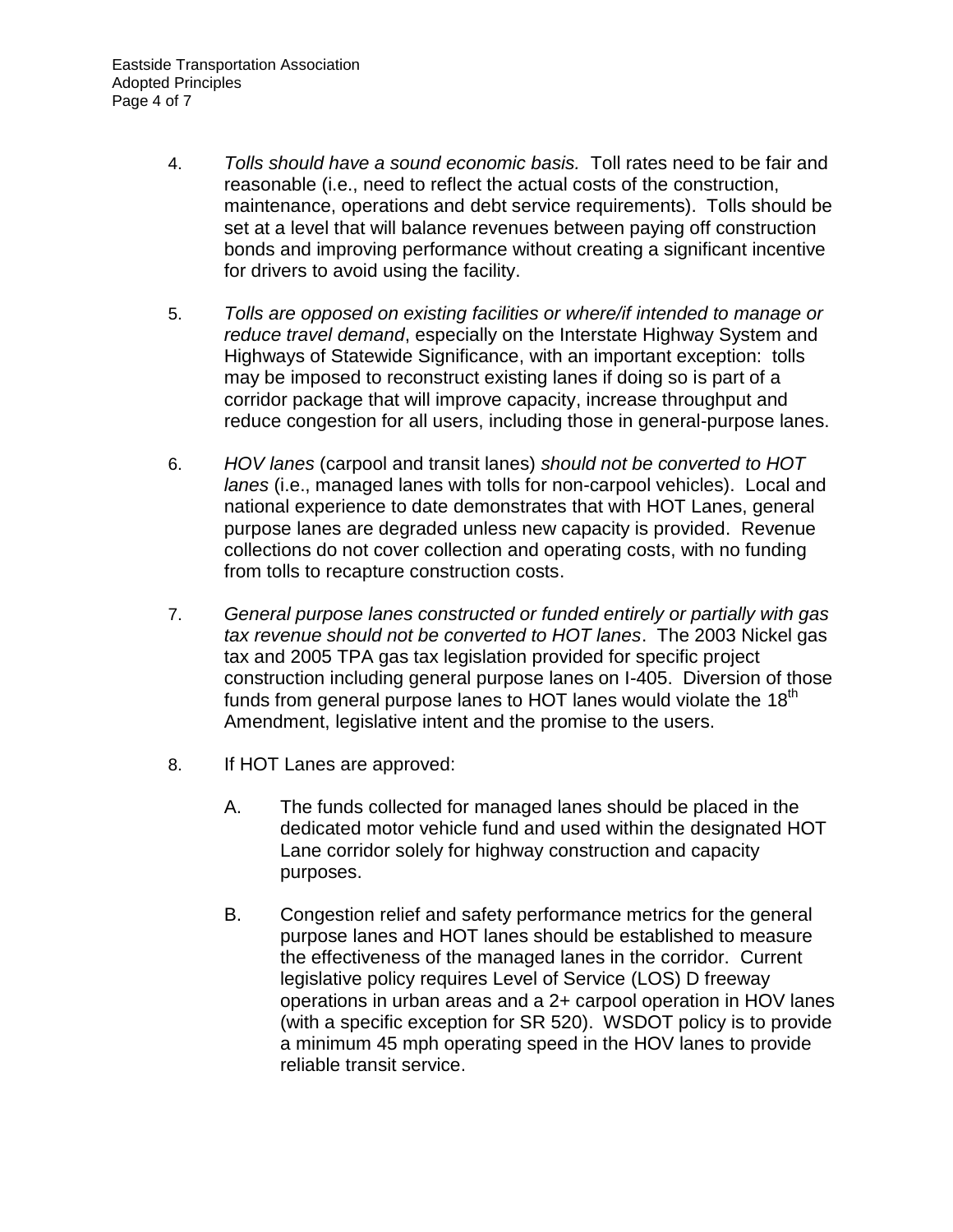### **Revenue for Highways – Background:**

Washington State has historically used gasoline and diesel fuel taxes along with weight fees and other taxes to fund highway construction, preservation, maintenance and operations on the state highway system. Fuel taxes and weight fees have been the predominant revenue source. Fuel taxes are collected at the oil company refinery and are expressed as pennies per gallon of fuel sold at the refinery. Fuel tax collection is very efficient with a relatively low number of tax collection locations. Total revenue collected changes as the fleet size changes; motor vehicle fuel efficiency changes; and as vehicle miles traveled change. All combine to reflect the total volume of fuel sold (gallons). Under current law, the fuel tax per gallon is not related to the price of the fuel.



The above chart shows the change in annual revenue from 1990 to 2010 from gasoline and diesel fuel sold in Washington (actual revenue received with no adjustment for inflation). The revenue increased by 60% in the seven years from 2003 to 2010. This increase came in spite of \$4 plus per gallon gas in 2007, the Great Recession of 2008- 2009, significant fuel economy increases for motor vehicles and some conversions to hybrid electric vehicles.

The Washington State legislature increased the gasoline tax to \$0.23 per gallon in 1991. It remained at 23 cents until the "Nickel" tax was added in 2003 and the Transportation Partnership Account (TPA) of 2005 added 9.5 cents per gallon which was phased in from 2006 through 2009. The current rate is \$0.375 per gallon for state revenues (plus the federal fuel tax). Revenues from the Nickel and TPA tax increases were designated by the State legislature for specific lists of new construction projects. Portions of the tax were bonded to allow early construction. The remaining projected revenue is allocated to pay the cost of the 25 year bonds.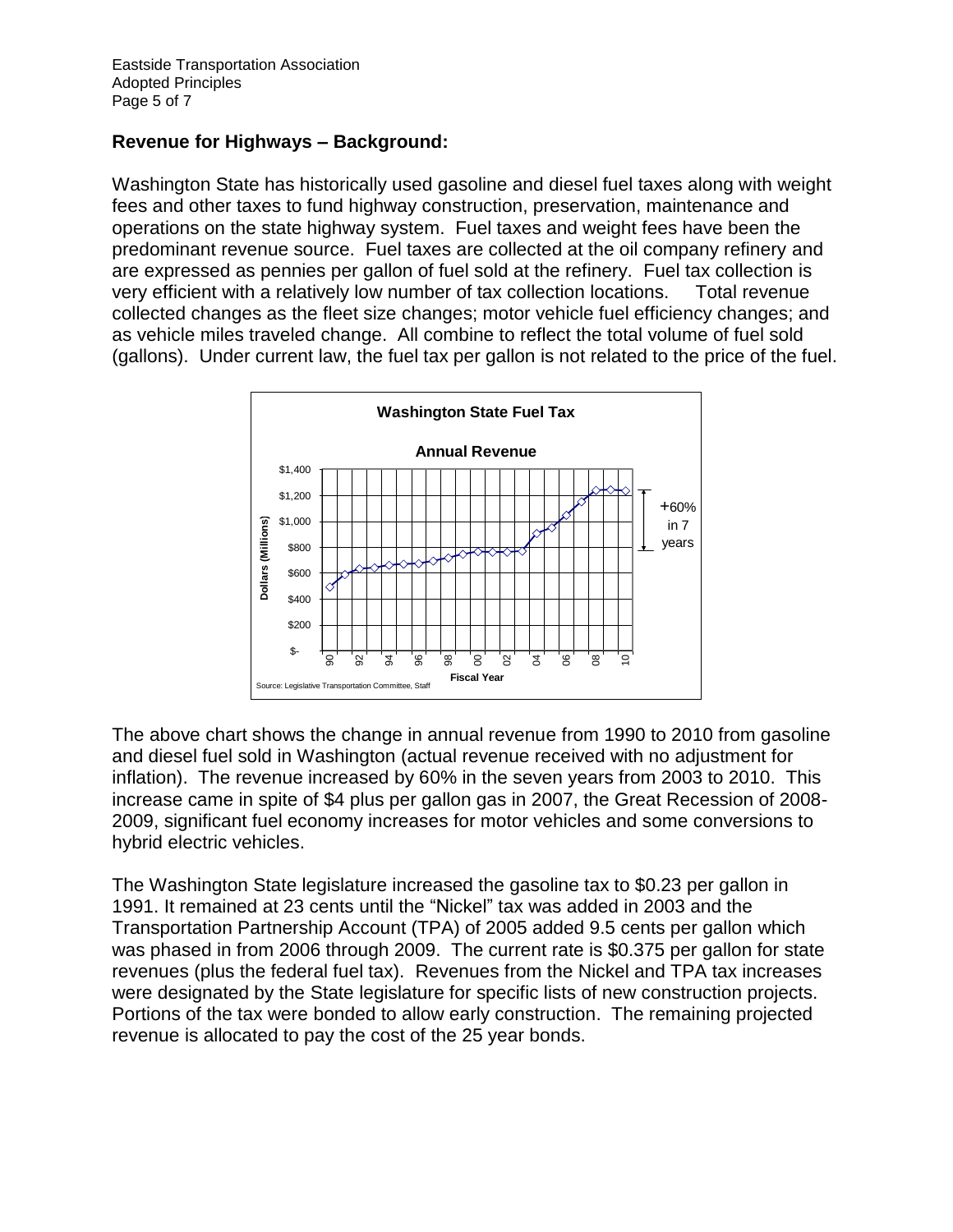Eastside Transportation Association Adopted Principles Page 6 of 7

Revenue from the \$0.23 per gallon tax enacted prior to 2003 is allocated by the legislature to:

- The Washington State Department of Transportation (WSDOT) including ferries ..….\$0.12.
- Cities and counties for local roads …… \$0.11.

The WSDOT portion is primarily used for ferries and on state highways for road preservation, annual maintenance and operations, planning and administration. Little or no revenue is available for new construction on state highways from the 23 cents per gallon tax.

# **Regional Highway Needs:**

General purpose traffic is the lifeblood of our economy as it represents more than 90% of the traffic in our area, notwithstanding the benefits of alternatives provided by transit - especially vanpools.

The Puget Sound Regional Council (PSRC) adopted the Transportation 2040 Plan in May, 2010. The 2040 Plan calls adding 958 lane miles of highways (roughly a 4% addition to the region's lane-miles). Major portions of these lane miles are unfunded.

A current project in this category is the I-405 Master Plan from Tukwila to Lynnwood. The 2002 estimate (in 2000 \$) was \$5.66 billion for General Purpose (GP) and HOV lanes (Table 2.2-2, p2-18, I-405 Corridor Program, Final EIS). Over \$1.6 billion (YOE) has been spent or funded in the corridor since 2002, leaving more than \$4 billion unfunded. A second example is the replacement of SR 520 from I-5 to Redmond. Current estimates call for an SR 520 budget of \$4.6 billion with over \$2 billion without a revenue source. The \$2.6 billion funded portion is a combination of state fuel taxes, tolls and federal transportation grants.

I-405 and SR 520 are two of many unfunded highway projects identified by the PSRC as needed by 2040. Transportation 2040 identified the need for about \$34 billion (2008 \$) for state highways alone. Only about 40% of this can be funded with existing law revenue. (Fig. 26, Final Draft, April 2010).